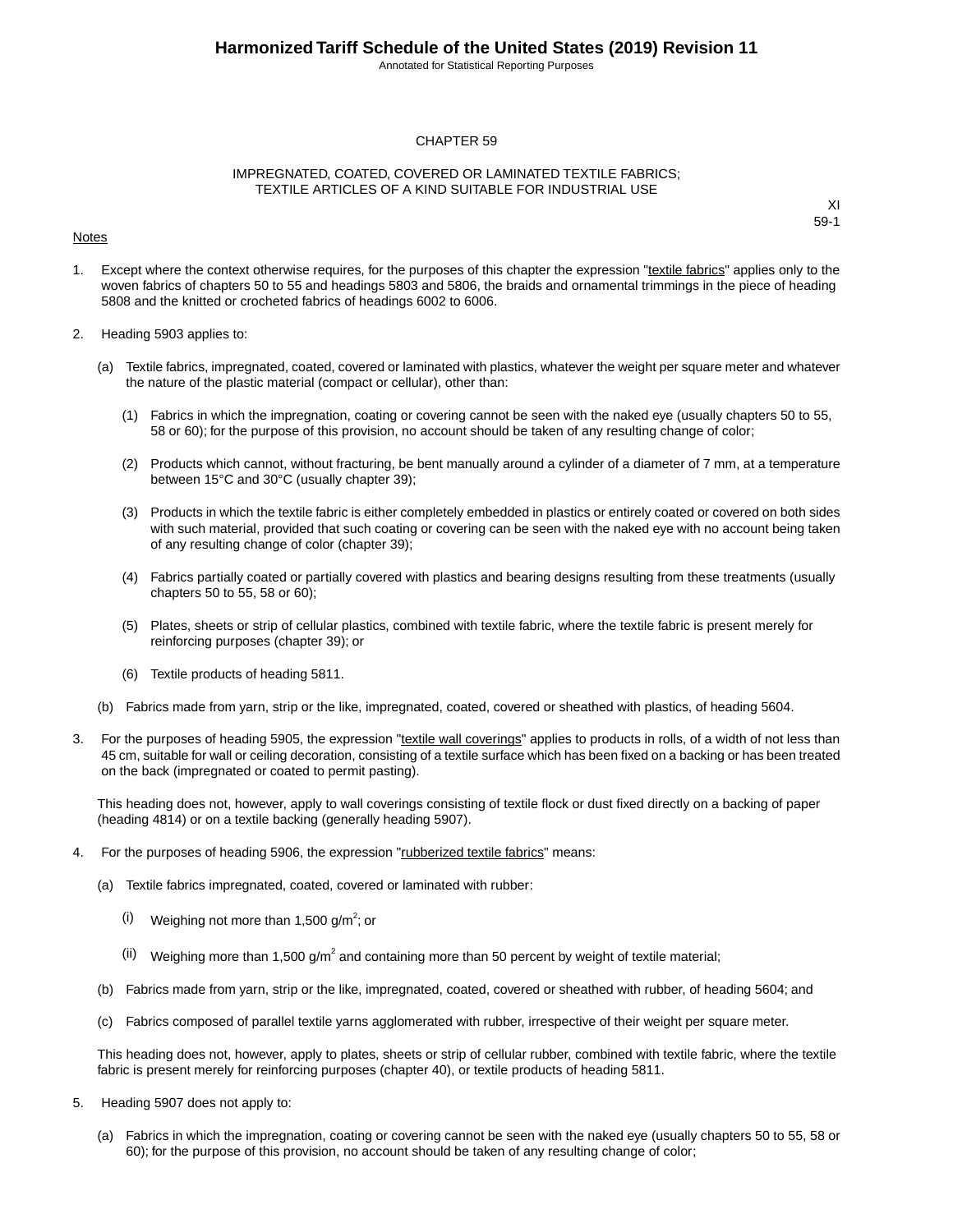Annotated for Statistical Reporting Purposes

Notes (con.) XI 59-2

- (b) Fabrics painted with designs (other than painted canvas being theatrical scenery, studio back-cloths or the like);
- (c) Fabrics partially covered with flock, dust, powdered cork or the like and bearing designs resulting from these treatments; however, imitation pile fabrics remain classified in this heading;
- (d) Fabrics finished with normal dressings having a basis of amylaceous or similar substances;
- (e) Wood veneered on a backing of textile fabrics (heading 4408);
- (f) Natural or artificial abrasive powder or grain, on a backing of textile fabrics (heading 6805);
- (g) Agglomerated or reconstituted mica, on a backing of textile fabrics (heading 6814); or
- (h) Metal foil on a backing of textile fabrics (generally Section XIV or XV).
- 6. Heading 5910 does not apply to:
	- (a) Transmission or conveyor belting, of textile material, of a thickness of less than 3 mm; or
	- (b) Transmission or conveyor belts or belting of textile fabric impregnated, coated, covered or laminated with rubber or made from textile yarn or cord impregnated, coated, covered or sheathed with rubber (heading 4010).
- 7. Heading 5911 applies to the following goods, which do not fall in any other heading of section XI:
	- (a) Textile products in the piece, cut to length or simply cut to rectangular (including square) shape (other than those having the character of the products of headings 5908 to 5910), the following only:
		- (i) Textile fabrics, felt and felt-lined woven fabrics, coated, covered or laminated with rubber, leather or other material, of a kind used for card clothing, and similar fabrics of a kind used for other technical purposes, including narrow fabrics made of velvet impregnated with rubber, for covering weaving spindles (weaving beams);
		- (ii) Bolting cloth;
		- (iii) Straining cloth of a kind used in oil presses or the like, of textile material or of human hair;
		- (iv) Flat woven textile fabrics with multiple warp or weft, whether or not felted, impregnated or coated, of a kind used in machinery or for other technical purposes;
		- (v) Textile fabric reinforced with metal, of a kind used for technical purposes;
		- (vi) Cords, braids and the like, whether or not coated, impregnated or reinforced with metal, of a kind used in industry as packing or lubricating materials;
	- (b) Textile articles (other than those of headings 5908 to 5910) of a kind used for technical purposes (for example, textile fabrics and felts, endless or fitted with linking devices, of a kind used in papermaking or similar machines (for example, for pulp or asbestos-cement), gaskets, washers, polishing discs and other machinery parts).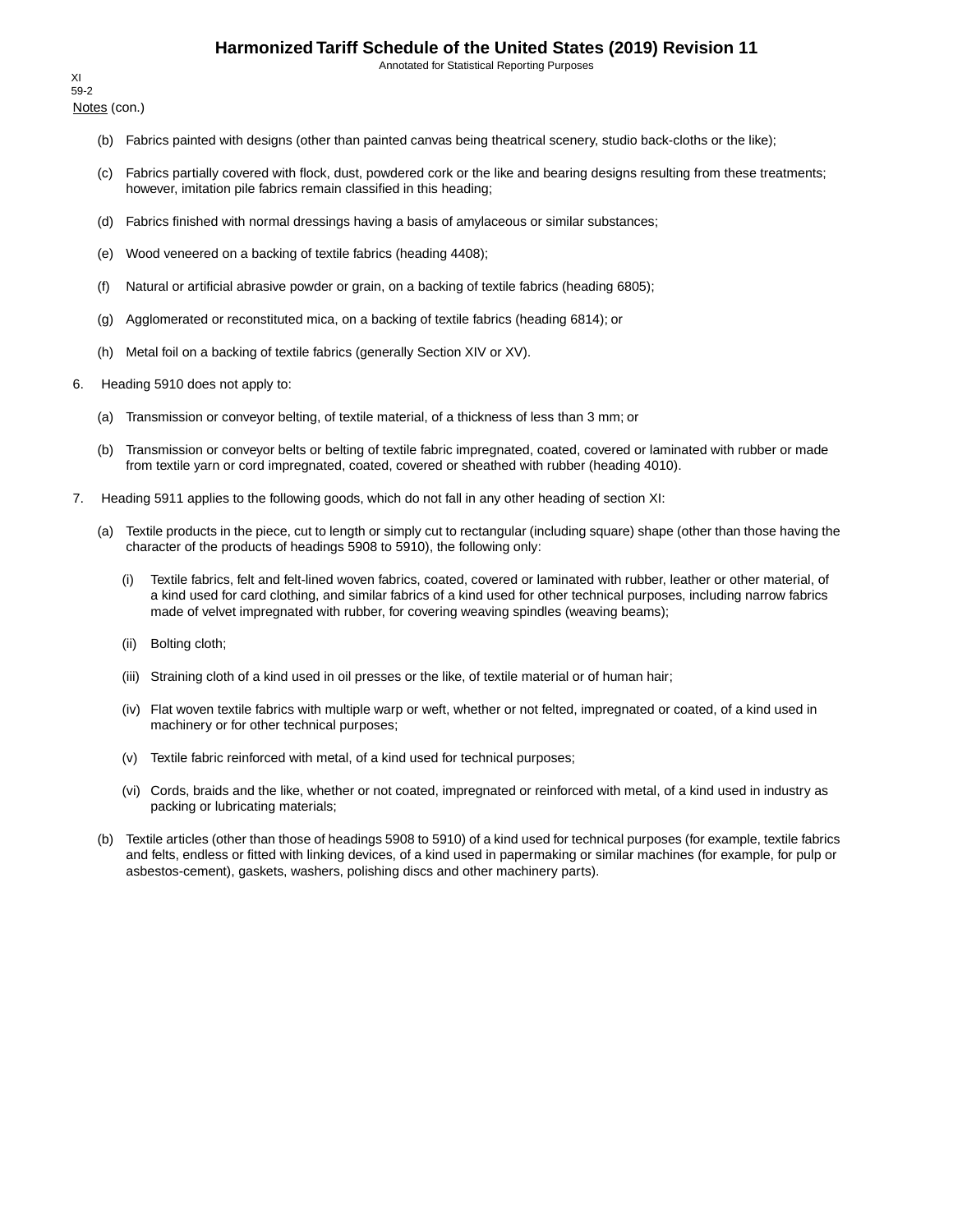Annotated for Statistical Reporting Purposes

|  |   | XI<br>$59-3$ |
|--|---|--------------|
|  |   |              |
|  | 2 |              |
|  |   |              |
|  |   |              |

| Heading/        | Stat.       |                                                                                                                                                                                                                                                                                                               | Unit           | Rates of Duty         |                                                                                            |                |
|-----------------|-------------|---------------------------------------------------------------------------------------------------------------------------------------------------------------------------------------------------------------------------------------------------------------------------------------------------------------|----------------|-----------------------|--------------------------------------------------------------------------------------------|----------------|
| Subheading      | Suf-<br>fix | <b>Article Description</b>                                                                                                                                                                                                                                                                                    | of<br>Quantity | General               | 1<br>Special                                                                               | $\overline{2}$ |
| 5901<br>5901.10 |             | Textile fabrics coated with gum or amylaceous substances, of<br>a kind used for the outer covers of books or the like; tracing<br>cloth; prepared painting canvas; buckram and similar stiffened<br>textile fabrics of a kind used for hat foundations:<br>Textile fabrics coated with gum or amylaceous sub- |                |                       |                                                                                            |                |
|                 |             | stances, of a kind used for the outer covers of books or<br>the like:                                                                                                                                                                                                                                         |                |                       |                                                                                            |                |
| 5901.10.10 00   |             |                                                                                                                                                                                                                                                                                                               | kg             |                       | Free (AU, BH, CA,<br>CL, CO, IL, JO,<br>KR, MA, MX, OM,<br>P, PA, PE, SG)                  | 74.5%          |
| 5901.10.20 00   |             |                                                                                                                                                                                                                                                                                                               | kg             |                       | Free (AU, BH, CA,<br>CL, CO, E <sup>*</sup> , IL, JO,<br>KR, MA, MX, OM,                   | 35%            |
| 5901.90         |             | Other:                                                                                                                                                                                                                                                                                                        |                |                       | P, PA, PE, SG)                                                                             |                |
| 5901.90.20 00   |             |                                                                                                                                                                                                                                                                                                               | $m2$<br>kg     | $7\%$ <sup>1/</sup>   | Free (AU, BH, CA,<br>CL, CO, IL, JO,<br>KR, MA, MX, OM,<br>P, PA, PE, SG)                  | 74.5%          |
| 5901.90.40 00   |             |                                                                                                                                                                                                                                                                                                               | kg             | $4.1\%$ <sup>1/</sup> | Free (AU, BH, CA,<br>CL, CO, E <sup>*</sup> , IL, JO,<br>KR, MA, MX, OM,<br>P, PA, PE, SG) | 35%            |
| 5902            |             | Tire cord fabric of high tenacity yarn of nylon or other poly-                                                                                                                                                                                                                                                |                |                       |                                                                                            |                |
| 5902.10.00 00   |             | amides, polyesters or viscose rayon:                                                                                                                                                                                                                                                                          |                |                       | Free (AU, BH, CA,<br>CL, CO, IL, JO,<br>MA, MX, OM, P,<br>PA, PE, SG)<br>1.1% (KR)         | 25%            |
| 5902.20.00 00   |             |                                                                                                                                                                                                                                                                                                               |                |                       | Free (AU, BH, CA,<br>CL, CO, IL, JO,<br>MA, MX, OM, P,<br>PA, PE, SG)                      | 25%            |
| 5902.90.00 00   |             |                                                                                                                                                                                                                                                                                                               |                |                       | 1.1% (KR)                                                                                  | 25%            |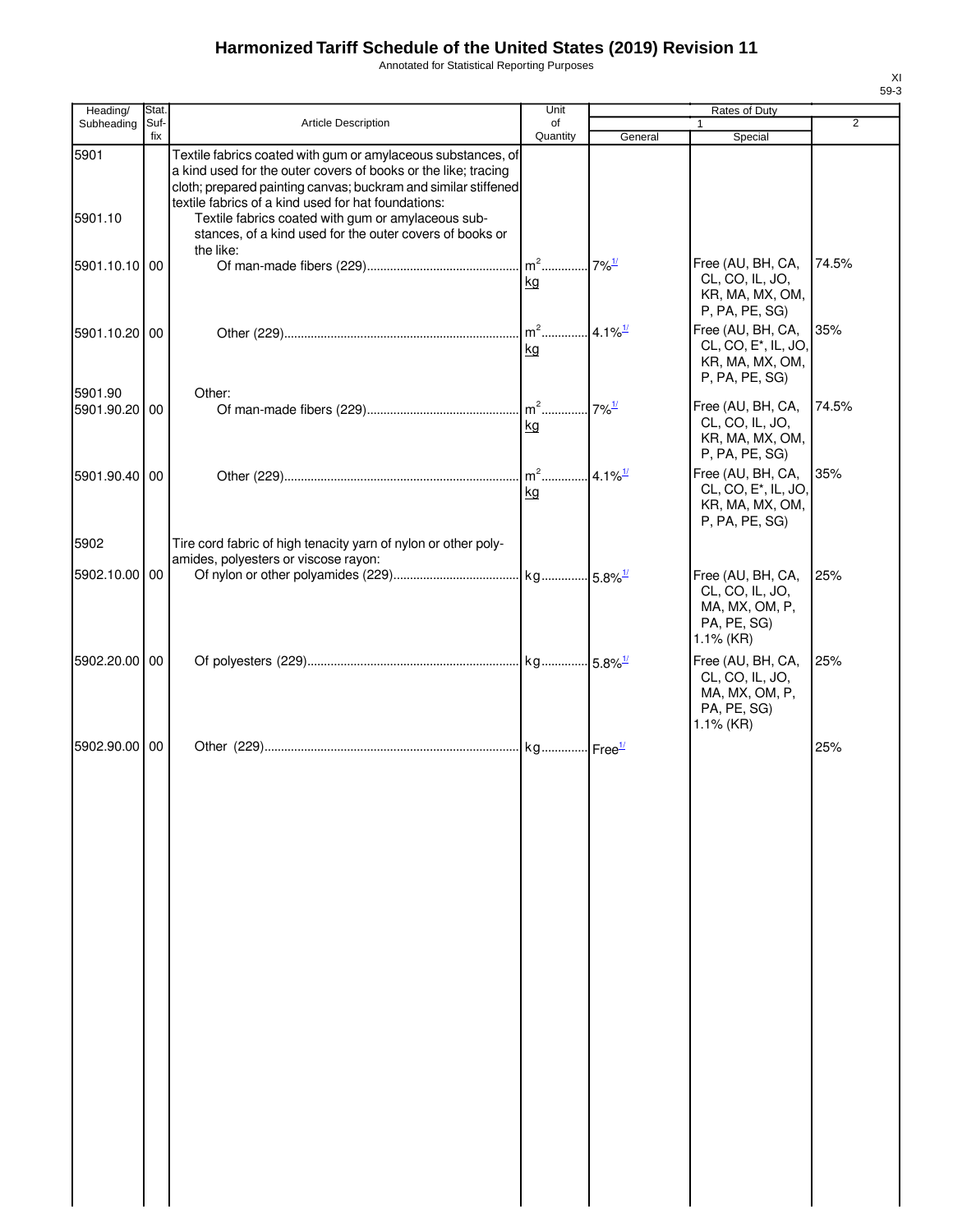Annotated for Statistical Reporting Purposes

| Heading/      | Stat. |                                                                                                               | Unit                                |                       | Rates of Duty                                                                              |       |
|---------------|-------|---------------------------------------------------------------------------------------------------------------|-------------------------------------|-----------------------|--------------------------------------------------------------------------------------------|-------|
| Subheading    | Suf-  | Article Description                                                                                           | of                                  |                       | $\mathbf{1}$                                                                               | 2     |
|               | fix   |                                                                                                               | Quantity                            | General               | Special                                                                                    |       |
| 5903          |       | Textile fabrics impregnated, coated, covered or laminated with<br>plastics, other than those of heading 5902: |                                     |                       |                                                                                            |       |
| 5903.10       |       | With poly(vinyl chloride):                                                                                    |                                     |                       |                                                                                            |       |
| 5903.10.10 00 |       |                                                                                                               | $m2$                                | $2.7\%$ <sup>1/</sup> | Free (A, AU, BH,                                                                           | 40%   |
|               |       |                                                                                                               | kg                                  |                       | CA, CL, CO, D, E,<br>IL, JO, KR, MA,<br>MX, OM, P, PA,<br>PE, SG)                          |       |
|               |       | Of man-made fibers:                                                                                           |                                     |                       |                                                                                            |       |
|               |       | Fabrics specified in note 9 to section XI:                                                                    |                                     |                       |                                                                                            |       |
| 5903.10.15 00 |       | Over 60 percent by weight of plastics   m <sup>2</sup>                                                        |                                     | Free                  |                                                                                            | 40%   |
|               |       |                                                                                                               | kg                                  |                       |                                                                                            |       |
| 5903.10.18 00 |       |                                                                                                               | m <sup>2</sup> 14.1% <sup>1/1</sup> |                       | Free (AU, BH, CA,                                                                          | 83.5% |
|               |       |                                                                                                               | kg                                  |                       | CL, CO, IL, JO,<br>KR, MA, MX, OM,<br>P, PA, PE, SG)                                       |       |
|               |       | Other:                                                                                                        |                                     |                       |                                                                                            |       |
| 5903.10.20    |       | Over 70 percent by weight of rubber or                                                                        |                                     |                       |                                                                                            | 25%   |
|               | 10    | Fabrics, of yarns sheathed with poly(vinyl                                                                    |                                     |                       |                                                                                            |       |
|               |       | chloride), not otherwise impregnated,                                                                         |                                     |                       |                                                                                            |       |
|               |       | coated, covered or laminated                                                                                  | $\mathsf{m}^2$                      |                       |                                                                                            |       |
|               |       |                                                                                                               | kg                                  |                       |                                                                                            |       |
|               | 90    |                                                                                                               | m <sup>2</sup>                      |                       |                                                                                            |       |
|               |       |                                                                                                               | kg                                  |                       |                                                                                            |       |
| 5903.10.25 00 |       |                                                                                                               | $\overline{m}^2$                    | $7.5\%$ <sup>1/</sup> | Free (AU, BH, CA,                                                                          | 84.5% |
|               |       |                                                                                                               | kg                                  |                       | CL, CO, IL, JO,<br>MA, MX, OM, P,<br>PA, PE, SG)<br>$1.5\%$ (KR)                           |       |
| 5903.10.30 00 |       |                                                                                                               | $m2$<br>kg                          | $2.7\%$ <sup>1/</sup> | Free (AU, BH, CA,<br>CL, CO, E <sup>*</sup> , IL, JO,<br>KR, MA, MX, OM,<br>P, PA, PE, SG) | 40%   |
|               |       |                                                                                                               |                                     |                       |                                                                                            |       |
|               |       |                                                                                                               |                                     |                       |                                                                                            |       |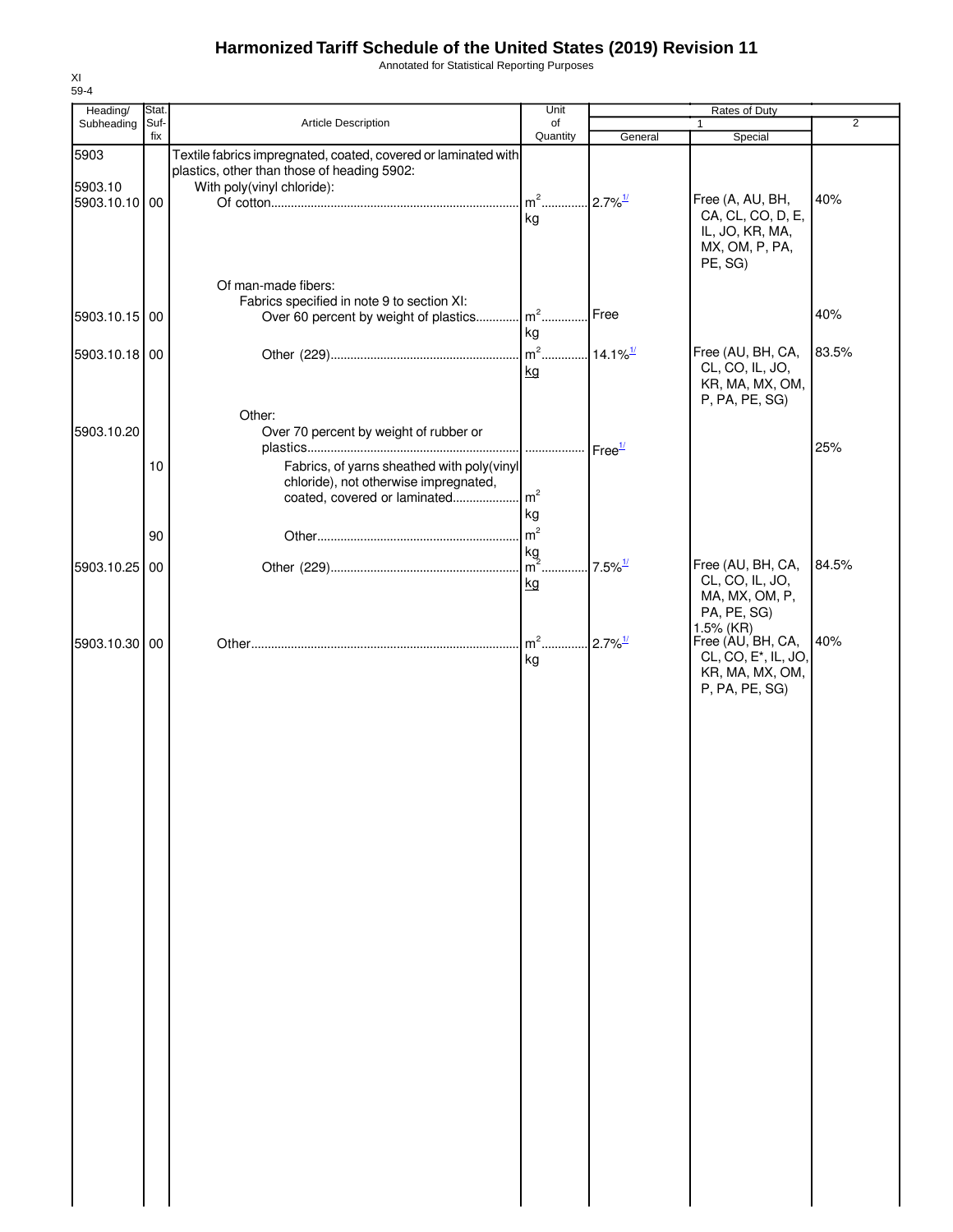Annotated for Statistical Reporting Purposes

| Heading/      | Stat.       |                                                                | Unit           |                                           | Rates of Duty                                         |       |
|---------------|-------------|----------------------------------------------------------------|----------------|-------------------------------------------|-------------------------------------------------------|-------|
| Subheading    | Suf-<br>fix | Article Description                                            | of<br>Quantity | General                                   | $\mathbf{1}$<br>Special                               | 2     |
| 5903 (con.)   |             | Textile fabrics impregnated, coated, covered or laminated with |                |                                           |                                                       |       |
|               |             | plastics, other than those of heading 5902: (con.)             |                |                                           |                                                       |       |
| 5903.20       |             | With polyurethane:                                             |                |                                           |                                                       |       |
| 5903.20.10 00 |             |                                                                |                |                                           | Free (AU, BH, CA,<br>CL, CO, E <sup>*</sup> , IL, JO, | 40%   |
|               |             |                                                                | kg             |                                           | KR, MA, MX, OM,                                       |       |
|               |             |                                                                |                |                                           | P, PA, PE, SG)                                        |       |
|               |             | Of man-made fibers:                                            |                |                                           |                                                       |       |
|               |             | Fabrics specified in note 9 to section XI:                     |                |                                           |                                                       |       |
| 5903.20.15 00 |             | Over 60 percent by weight of plastics   m <sup>2</sup>         |                | Free <sup>1/</sup>                        |                                                       | 40%   |
|               |             |                                                                | kg             |                                           |                                                       | 83.5% |
| 5903.20.18 00 |             |                                                                | $m2$<br>kg     | $8\%$ <sup><math>\frac{1}{2}</math></sup> | Free (AU, BH, CA,<br>CL, CO, IL, JO,                  |       |
|               |             |                                                                |                |                                           | KR, MA, MX, OM,                                       |       |
|               |             |                                                                |                |                                           | P, PA, PE, SG)                                        |       |
|               |             | Other:                                                         |                |                                           |                                                       |       |
| 5903.20.20 00 |             | Over 70 percent by weight of rubber or                         | $m2$           | Free <sup>1/</sup>                        |                                                       | 25%   |
|               |             |                                                                | kg             |                                           |                                                       |       |
| 5903.20.25 00 |             |                                                                |                |                                           | Free (AU, BH, CA,                                     | 84.5% |
|               |             |                                                                | kg             |                                           | CL, CO, IL, JO,                                       |       |
|               |             |                                                                |                |                                           | KR, MA, MX, OM,                                       |       |
|               |             |                                                                |                |                                           | P, PA, PE, SG)                                        |       |
| 5903.20.30    |             |                                                                |                | $2.7\%$ <sup>1/</sup>                     | Free (AU, BH, CA,<br>CL, CO, E <sup>*</sup> , IL, JO, | 40%   |
|               |             |                                                                |                |                                           | KR, MA, MX, OM,                                       |       |
|               |             |                                                                |                |                                           | P, PA, PE, SG)                                        |       |
|               | 10          |                                                                |                |                                           |                                                       |       |
|               |             |                                                                | kg             |                                           |                                                       |       |
|               | 90          |                                                                |                |                                           |                                                       |       |
|               |             |                                                                | kg             |                                           |                                                       |       |
|               |             |                                                                |                |                                           |                                                       |       |
|               |             |                                                                |                |                                           |                                                       |       |
|               |             |                                                                |                |                                           |                                                       |       |
|               |             |                                                                |                |                                           |                                                       |       |
|               |             |                                                                |                |                                           |                                                       |       |
|               |             |                                                                |                |                                           |                                                       |       |
|               |             |                                                                |                |                                           |                                                       |       |
|               |             |                                                                |                |                                           |                                                       |       |
|               |             |                                                                |                |                                           |                                                       |       |
|               |             |                                                                |                |                                           |                                                       |       |
|               |             |                                                                |                |                                           |                                                       |       |
|               |             |                                                                |                |                                           |                                                       |       |
|               |             |                                                                |                |                                           |                                                       |       |
|               |             |                                                                |                |                                           |                                                       |       |
|               |             |                                                                |                |                                           |                                                       |       |
|               |             |                                                                |                |                                           |                                                       |       |
|               |             |                                                                |                |                                           |                                                       |       |
|               |             |                                                                |                |                                           |                                                       |       |
|               |             |                                                                |                |                                           |                                                       |       |
|               |             |                                                                |                |                                           |                                                       |       |
|               |             |                                                                |                |                                           |                                                       |       |
|               |             |                                                                |                |                                           |                                                       |       |
|               |             |                                                                |                |                                           |                                                       |       |
|               |             |                                                                |                |                                           |                                                       |       |
|               |             |                                                                |                |                                           |                                                       |       |
|               |             |                                                                |                |                                           |                                                       |       |
|               |             |                                                                |                |                                           |                                                       |       |
|               |             |                                                                |                |                                           |                                                       |       |
|               |             |                                                                |                |                                           |                                                       |       |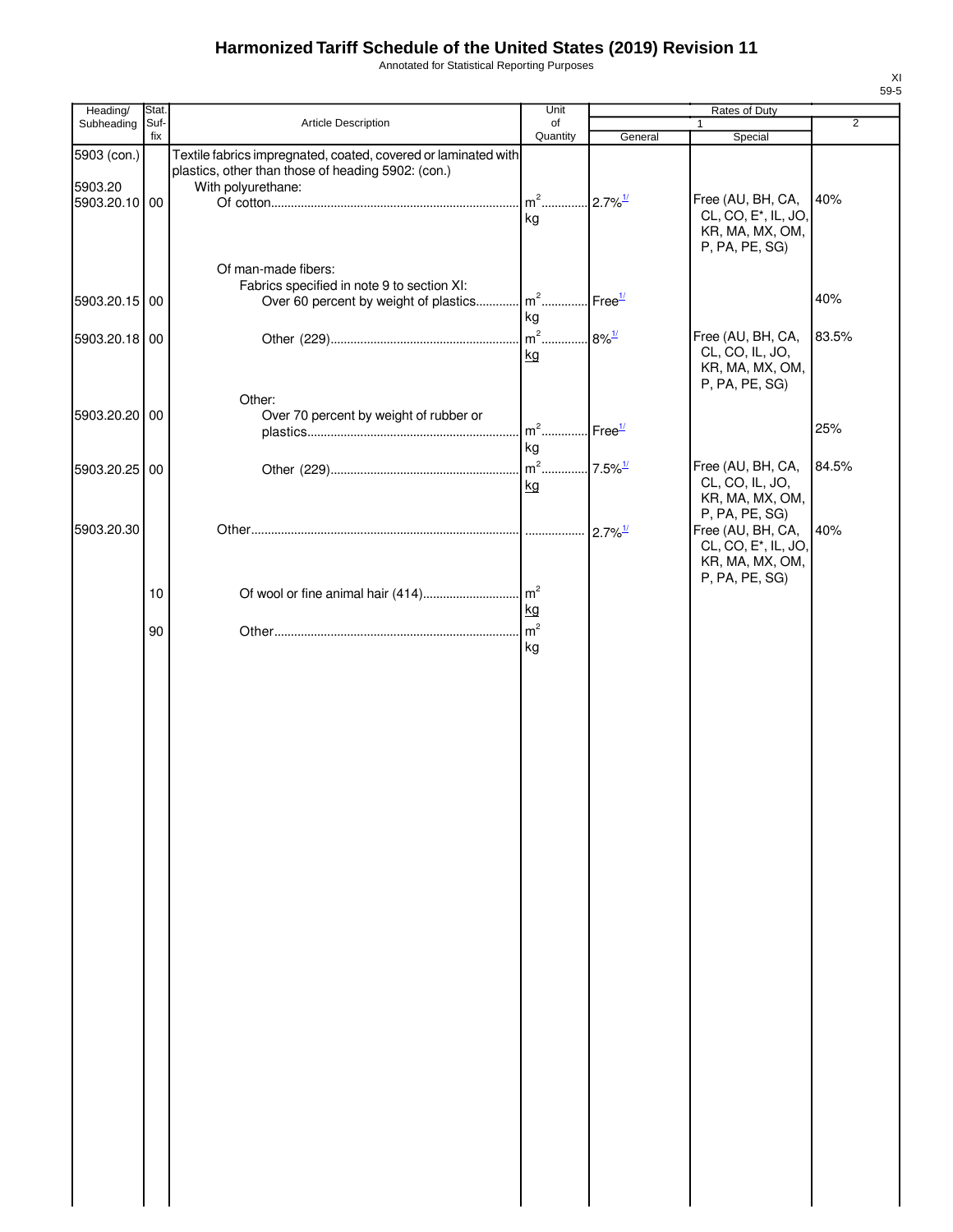Annotated for Statistical Reporting Purposes

| Heading/      | Stat. |                                                                         | Unit                             |                       | Rates of Duty                    |                |
|---------------|-------|-------------------------------------------------------------------------|----------------------------------|-----------------------|----------------------------------|----------------|
| Subheading    | Suf-  | Article Description                                                     | of                               |                       | 1                                | $\overline{2}$ |
|               | fix   |                                                                         | Quantity                         | General               | Special                          |                |
| 5903 (con.)   |       | Textile fabrics impregnated, coated, covered or laminated with          |                                  |                       |                                  |                |
|               |       | plastics, other than those of heading 5902: (con.)                      |                                  |                       |                                  |                |
| 5903.90       |       | Other:                                                                  |                                  |                       |                                  |                |
| 5903.90.10 00 |       |                                                                         |                                  |                       | Free (A, AU, BH,                 | 40%            |
|               |       |                                                                         | kg                               |                       | CA, CL, CO, D, E,                |                |
|               |       |                                                                         |                                  |                       | IL, JO, KR, MA,                  |                |
|               |       |                                                                         |                                  |                       | MX, OM, P, PA,                   |                |
|               |       |                                                                         |                                  |                       | PE, SG)                          |                |
|               |       | Of man-made fibers:                                                     |                                  |                       |                                  |                |
|               |       | Fabrics specified in note 9 to section XI:                              |                                  |                       |                                  |                |
| 5903.90.15 00 |       | Over 60 percent by weight of plastics m <sup>2</sup> Free <sup>1/</sup> |                                  |                       |                                  | 40%            |
|               |       |                                                                         | kg                               |                       |                                  |                |
| 5903.90.18 00 |       |                                                                         | $m^2$ 8% <sup>1/</sup>           |                       | Free (AU, BH, CA,                | 83.5%          |
|               |       |                                                                         | kg                               |                       | CL, CO, IL, JO,                  |                |
|               |       |                                                                         |                                  |                       | KR, MA, MX, OM,                  |                |
|               |       |                                                                         |                                  |                       | P, PA, PE, SG)                   |                |
|               |       | Other:                                                                  |                                  |                       |                                  |                |
| 5903.90.20 00 |       | Over 70 percent by weight of rubber or                                  |                                  |                       |                                  |                |
|               |       |                                                                         | $m^2$                            | Free <sup>1/</sup>    |                                  | 25%            |
|               |       |                                                                         | kg                               |                       |                                  |                |
|               |       |                                                                         |                                  |                       |                                  |                |
| 5903.90.25 00 |       |                                                                         | $m^2$ 7.5% $\frac{1}{2}$         |                       | Free (AU, BH, CA,                | 84.5%          |
|               |       |                                                                         | kg                               |                       | CL, CO, IL, JO,                  |                |
|               |       |                                                                         |                                  |                       | KR, MA, MX, OM,                  |                |
|               |       |                                                                         |                                  |                       | P, PE, SG)                       |                |
| 5903.90.30    |       |                                                                         |                                  | $2.7\%$ <sup>1/</sup> | Free (AU, BH, CA,                | 40%            |
|               |       |                                                                         |                                  |                       | CL, CO, E <sup>*</sup> , IL, JO, |                |
|               |       |                                                                         |                                  |                       | KR, MA, MX, OM,                  |                |
|               |       |                                                                         |                                  |                       | P, PA, PE, SG)                   |                |
|               | 10    |                                                                         |                                  |                       |                                  |                |
|               |       |                                                                         | kg                               |                       |                                  |                |
|               | 90    |                                                                         | m <sup>2</sup>                   |                       |                                  |                |
|               |       |                                                                         | kg                               |                       |                                  |                |
| 5904          |       | Linoleum, whether or not cut to shape; floor coverings con-             |                                  |                       |                                  |                |
|               |       | sisting of a coating or covering applied on a textile backing,          |                                  |                       |                                  |                |
|               |       | whether or not cut to shape:                                            |                                  |                       |                                  |                |
| 5904.10.00    | 00    |                                                                         | $m2$                             | $Free^{\frac{1}{2}}$  |                                  | 35%            |
|               |       |                                                                         | kg                               |                       |                                  |                |
|               |       |                                                                         |                                  |                       |                                  |                |
| 5904.90       |       | Other:                                                                  |                                  |                       |                                  |                |
| 5904.90.10 00 |       | With a base consisting of needleloom felt or non-                       |                                  |                       |                                  |                |
|               |       |                                                                         | m <sup>2</sup> Free <sup>1</sup> |                       |                                  | 40%            |
|               |       |                                                                         | kg                               |                       |                                  |                |
| 5904.90.90 00 |       |                                                                         | $m2$ .                           | Free <sup>1/</sup>    |                                  | 40%            |
|               |       |                                                                         | kg                               |                       |                                  |                |
|               |       |                                                                         |                                  |                       |                                  |                |
|               |       |                                                                         |                                  |                       |                                  |                |
|               |       |                                                                         |                                  |                       |                                  |                |
|               |       |                                                                         |                                  |                       |                                  |                |
|               |       |                                                                         |                                  |                       |                                  |                |
|               |       |                                                                         |                                  |                       |                                  |                |
|               |       |                                                                         |                                  |                       |                                  |                |
|               |       |                                                                         |                                  |                       |                                  |                |
|               |       |                                                                         |                                  |                       |                                  |                |
|               |       |                                                                         |                                  |                       |                                  |                |
|               |       |                                                                         |                                  |                       |                                  |                |
|               |       |                                                                         |                                  |                       |                                  |                |
|               |       |                                                                         |                                  |                       |                                  |                |
|               |       |                                                                         |                                  |                       |                                  |                |
|               |       |                                                                         |                                  |                       |                                  |                |
|               |       |                                                                         |                                  |                       |                                  |                |
|               |       |                                                                         |                                  |                       |                                  |                |
|               |       |                                                                         |                                  |                       |                                  |                |
|               |       |                                                                         |                                  |                       |                                  |                |
|               |       |                                                                         |                                  |                       |                                  |                |
|               |       |                                                                         |                                  |                       |                                  |                |
|               |       |                                                                         |                                  |                       |                                  |                |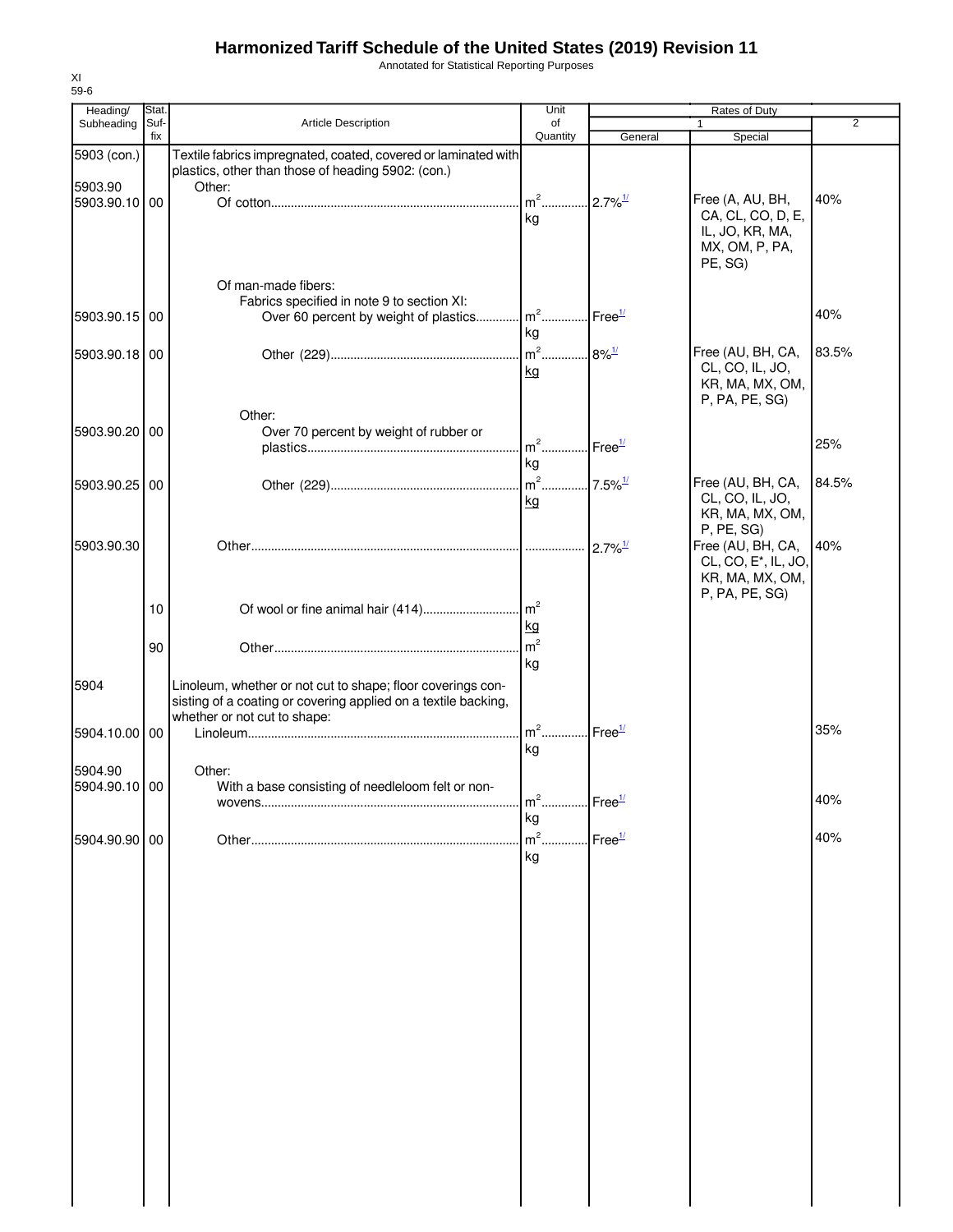Annotated for Statistical Reporting Purposes

| Heading/                 | Stat.<br>Suf- |                                                               | Unit<br>of                                                            |                       | Rates of Duty                                                                                                | $\overline{2}$  |
|--------------------------|---------------|---------------------------------------------------------------|-----------------------------------------------------------------------|-----------------------|--------------------------------------------------------------------------------------------------------------|-----------------|
| Subheading               | fix           | Article Description                                           | Quantity                                                              | General               | 1<br>Special                                                                                                 |                 |
| 5905.00<br>5905.00.10 00 |               | Textile wall coverings:                                       | kg                                                                    | Free <sup>1/</sup>    |                                                                                                              | $3.3¢/kg + 20%$ |
| 5905.00.90 00            |               |                                                               | $\mathsf{m}^2 \ldots \ldots \ldots \ldots$ Free $\frac{1/2}{2}$<br>kg |                       |                                                                                                              | 74%             |
| 5906<br>5906.10.00 00    |               | Rubberized textile fabrics, other than those of heading 5902: |                                                                       |                       | Free (A, AU, BH,<br>CA, CL, CO, D, E,<br>IL, JO, KR, MA,<br>MX, OM, P, PA,<br>PE, SG)                        | 40%             |
| 5906.91<br>5906.91.10 00 |               | Other:<br>Knitted or crocheted:                               | ka                                                                    |                       | Free (AU, BH, CA,<br>CL, CO, IL, JO,<br>KR, MA, MX, OM,<br>P, PA, PE, SG)                                    | 40%             |
| 5906.91.20 00            |               | Of man-made fibers:<br>Over 70 percent by weight of rubber or | m <sup>2</sup> Free <sup>1/</sup>                                     |                       |                                                                                                              | 25%             |
| 5906.91.25 00            |               |                                                               | kg<br>kg                                                              |                       | Free (AU, BH, CA,<br>CL, CO, IL, JO,<br>KR, MA, MX, OM,                                                      | 84.5%           |
| 5906.91.30 00            |               |                                                               | m <sup>2</sup> 2.7% <sup>1/</sup><br>kg                               |                       | P, PA, PE, SG)<br>Free (AU, BH, CA,<br>CL, CO, E <sup>*</sup> , IL, JO,<br>KR, MA, MX, OM,<br>P, PA, PE, SG) | 40%             |
| 5906.99<br>5906.99.10 00 |               | Other:                                                        | m <sup>2</sup> 2.7% <sup>1/</sup><br>kg                               |                       | Free (AU, BH, CA,<br>CL, CO, IL, JO,<br>KR, MA, MX, OM,<br>P, PA, PE, SG)                                    | 40%             |
| 5906.99.20 00            |               | Of man-made fibers:<br>Over 70 percent by weight of rubber or | $m^2$ Free <sup>1/</sup><br>kg                                        |                       |                                                                                                              | 25%             |
| 5906.99.25 00            |               | Other (229)                                                   | $m2$ .<br>Free <sup>1/</sup>                                          |                       |                                                                                                              | 84.5%           |
| 5906.99.30 00            |               |                                                               | $\frac{\text{kg}}{\text{m}^2}$ .<br>kg                                | $3.3\%$ <sup>1/</sup> | Free (AU, BH, CA,<br>CL, CO, E*, IL, JO,<br>KR, MA, MX, OM,<br>P, PA, PE, SG)                                | 40%             |
|                          |               |                                                               |                                                                       |                       |                                                                                                              |                 |
|                          |               |                                                               |                                                                       |                       |                                                                                                              |                 |
|                          |               |                                                               |                                                                       |                       |                                                                                                              |                 |
|                          |               |                                                               |                                                                       |                       |                                                                                                              |                 |
|                          |               |                                                               |                                                                       |                       |                                                                                                              |                 |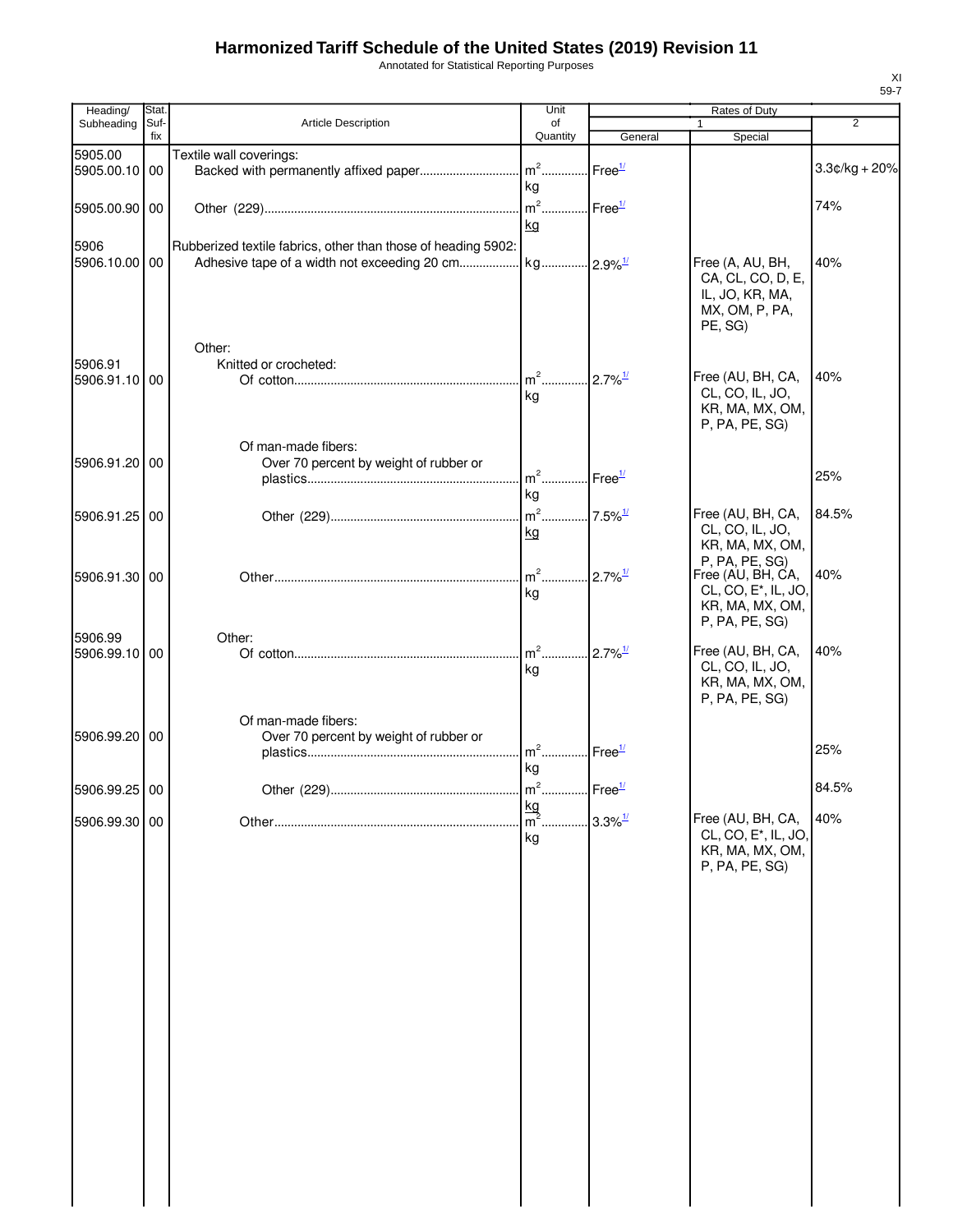Annotated for Statistical Reporting Purposes

| Heading/                 | Stat.       |                                                                                                                                                                                                             | Unit                      |                      | Rates of Duty                                                                                    |                |
|--------------------------|-------------|-------------------------------------------------------------------------------------------------------------------------------------------------------------------------------------------------------------|---------------------------|----------------------|--------------------------------------------------------------------------------------------------|----------------|
| Subheading               | Suf-<br>fix | <b>Article Description</b>                                                                                                                                                                                  | of                        |                      |                                                                                                  | $\overline{2}$ |
| 5907.00                  |             | Textile fabrics otherwise impregnated, coated or covered;<br>painted canvas being theatrical scenery, studio back-cloths<br>or the like:<br>Laminated fabrics; fabrics specified in note 9 to section       | Quantity                  | General              | Special                                                                                          |                |
|                          |             | XI:                                                                                                                                                                                                         |                           |                      |                                                                                                  |                |
| 5907.00.05 00            |             | Of man-made fibers:<br>Theatrical, ballet, and operatic scenery and                                                                                                                                         | kg                        |                      |                                                                                                  | 83.5%          |
| 5907.00.15 00            |             |                                                                                                                                                                                                             | $m^2$<br>kg               | $.8\%$ <sup>1/</sup> | Free (AU, BH, CA,<br>CL, CO, IL, JO,<br>KR, MA, MX, OM,<br>P, PA, PE, SG)                        | 83.5%          |
| 5907.00.25 00            |             | Other:<br>Theatrical, ballet, and operatic scenery and                                                                                                                                                      | kg                        |                      |                                                                                                  | 83.5%          |
| 5907.00.35 00            |             |                                                                                                                                                                                                             | $\mathsf{I}$ m $^2$<br>kg | $.8\%$ <sup>1/</sup> | Free (AU, BH, CA,<br>CL, CO, IL, JO,<br>KR, MA, MX, OM,<br>P, PA, PE, SG)                        | 83.5%          |
| 5907.00.60 00            |             | Other:                                                                                                                                                                                                      | kg                        |                      |                                                                                                  | 50%            |
| 5907.00.80               |             |                                                                                                                                                                                                             |                           |                      |                                                                                                  | 50%            |
|                          | 10          | Of vegetable fibers, except cotton (810) m <sup>2</sup>                                                                                                                                                     | kg                        |                      |                                                                                                  |                |
|                          | 90          |                                                                                                                                                                                                             | kg                        |                      |                                                                                                  |                |
|                          |             | 5908.00.00   00   Textile wicks, woven, plaited or knitted, for lamps, stoves,<br>lighters, candles or the like; incandescent gas mantles and<br>tubular knitted gas mantle fabric therefor, whether or not |                           |                      |                                                                                                  |                |
|                          |             |                                                                                                                                                                                                             | kg 3.4% <sup>1/</sup>     |                      | Free (AU, BH, CA,<br>CL, CO, E <sup>*</sup> , IL, JO,<br>KR, MA, MX, OM,<br>P, PA, PE, SG)       | 78.5%          |
| 5909.00<br>5909.00.10 00 |             | Textile hosepiping and similar textile tubing, with or without<br>lining, armor or accessories of other materials:                                                                                          |                           |                      |                                                                                                  |                |
|                          |             |                                                                                                                                                                                                             |                           |                      |                                                                                                  | 21.5%          |
| 5909.00.20 00            |             |                                                                                                                                                                                                             | kg 3.3% <sup>1/</sup>     |                      | Free (AU, B, BH,<br>CA, CL, CO, E <sup>*</sup> , IL,<br>JO, KR, MA, MX,<br>OM, P, PA, PE,<br>SG) | 88.5%          |
|                          |             |                                                                                                                                                                                                             |                           |                      |                                                                                                  |                |
|                          |             |                                                                                                                                                                                                             |                           |                      |                                                                                                  |                |
|                          |             |                                                                                                                                                                                                             |                           |                      |                                                                                                  |                |
|                          |             |                                                                                                                                                                                                             |                           |                      |                                                                                                  |                |
|                          |             |                                                                                                                                                                                                             |                           |                      |                                                                                                  |                |
|                          |             |                                                                                                                                                                                                             |                           |                      |                                                                                                  |                |
|                          |             |                                                                                                                                                                                                             |                           |                      |                                                                                                  |                |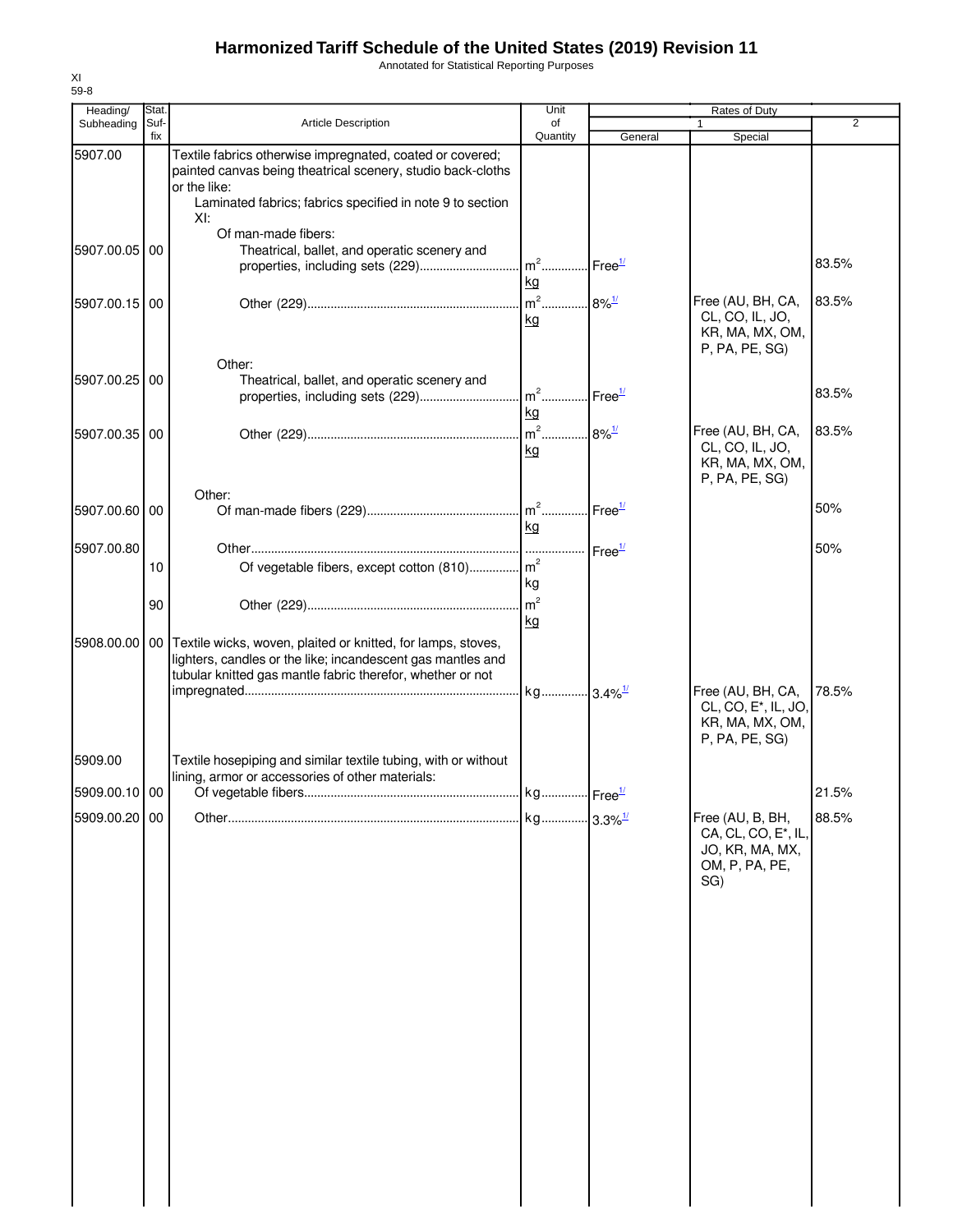Annotated for Statistical Reporting Purposes

| Heading/                 | <b>Stat</b> |                                                                                                                                                                                                                                                                                                                                                            | Unit                                    |                    | <b>Rates of Duty</b>                                                                       |                |
|--------------------------|-------------|------------------------------------------------------------------------------------------------------------------------------------------------------------------------------------------------------------------------------------------------------------------------------------------------------------------------------------------------------------|-----------------------------------------|--------------------|--------------------------------------------------------------------------------------------|----------------|
| Subheading               | Suf-<br>fix | <b>Article Description</b>                                                                                                                                                                                                                                                                                                                                 | of<br>Quantity                          | General            | 1<br>Special                                                                               | $\overline{2}$ |
| 5910.00                  |             | Transmission or conveyor belts or belting, of textile material,<br>whether or not impregnated, coated, covered or laminated with<br>plastics, or reinforced with metal or other material:                                                                                                                                                                  |                                         |                    |                                                                                            |                |
| 5910.00.10               |             |                                                                                                                                                                                                                                                                                                                                                            |                                         |                    | Free (A, AU, BH,<br>CA, CL, CO, D, E,<br>IL, JO, KR, MA,<br>MX, OM, P, PA,<br>PE, SG)      | 74%            |
|                          | 10          | Power transmission belts and belting:<br>Belts:                                                                                                                                                                                                                                                                                                            |                                         |                    |                                                                                            |                |
|                          | 20          |                                                                                                                                                                                                                                                                                                                                                            | kg<br>No.                               |                    |                                                                                            |                |
|                          | 30          |                                                                                                                                                                                                                                                                                                                                                            | kg<br>No.<br>kg                         |                    |                                                                                            |                |
|                          | 60          | Belting:                                                                                                                                                                                                                                                                                                                                                   | kg                                      |                    |                                                                                            |                |
|                          | 70          |                                                                                                                                                                                                                                                                                                                                                            | kg                                      |                    |                                                                                            |                |
| 5910.00.90               | 90<br>00    |                                                                                                                                                                                                                                                                                                                                                            |                                         |                    | Free (AU, BH, CA,<br>CL, CO, E <sup>*</sup> , IL, JO,<br>KR, MA, MX, OM,<br>P, PA, PE, SG) | 30%            |
| 5911                     |             | Textile products and articles, for technical uses, specified in<br>note 7 to this chapter:                                                                                                                                                                                                                                                                 |                                         |                    |                                                                                            |                |
| 5911.10                  |             | Textile fabrics, felt and felt-lined woven fabrics, coated,<br>covered or laminated with rubber, leather or other material,<br>of a kind used for card clothing, and similar fabrics of a<br>kind used for other technical purposes, including narrow<br>fabrics made of velvet impregnated with rubber, for<br>covering weaving spindles (weaving beams): |                                         |                    |                                                                                            |                |
| 5911.10.10 00            |             |                                                                                                                                                                                                                                                                                                                                                            |                                         |                    | Free (AU, BH, CA,<br>CL, CO, E <sup>*</sup> , IL, JO,<br>KR, MA, MX, OM,<br>P, PA, PE, SG) | 40%            |
| 5911.10.20 00            |             |                                                                                                                                                                                                                                                                                                                                                            |                                         |                    | Free (AU, BH, CA, 68.5%<br>CL, CO, E*, IL, JO,<br>KR, MA, MX, OM,<br>P, PA, PE, SG)        |                |
| 5911.20<br>5911.20.10 00 |             | Bolting cloth, whether or not made up:<br>Fabrics principally used for stenciling purposes in                                                                                                                                                                                                                                                              | m <sup>2</sup> 3.3% <sup>1/</sup><br>kg |                    | Free (AU, BH, CA,<br>CL, CO, E <sup>*</sup> , IL, JO,<br>KR, MA, MX, OM,                   | 62%            |
| 5911.20.20               | 00          | Other:                                                                                                                                                                                                                                                                                                                                                     | $m2$ .                                  | Free <sup>1/</sup> | P, PA, PE, SG)                                                                             | Free           |
| 5911.20.30 00            |             |                                                                                                                                                                                                                                                                                                                                                            | kg<br>$m2$ .<br>kg                      | Free <sup>1/</sup> |                                                                                            | 63%            |
|                          |             |                                                                                                                                                                                                                                                                                                                                                            |                                         |                    |                                                                                            |                |
|                          |             |                                                                                                                                                                                                                                                                                                                                                            |                                         |                    |                                                                                            |                |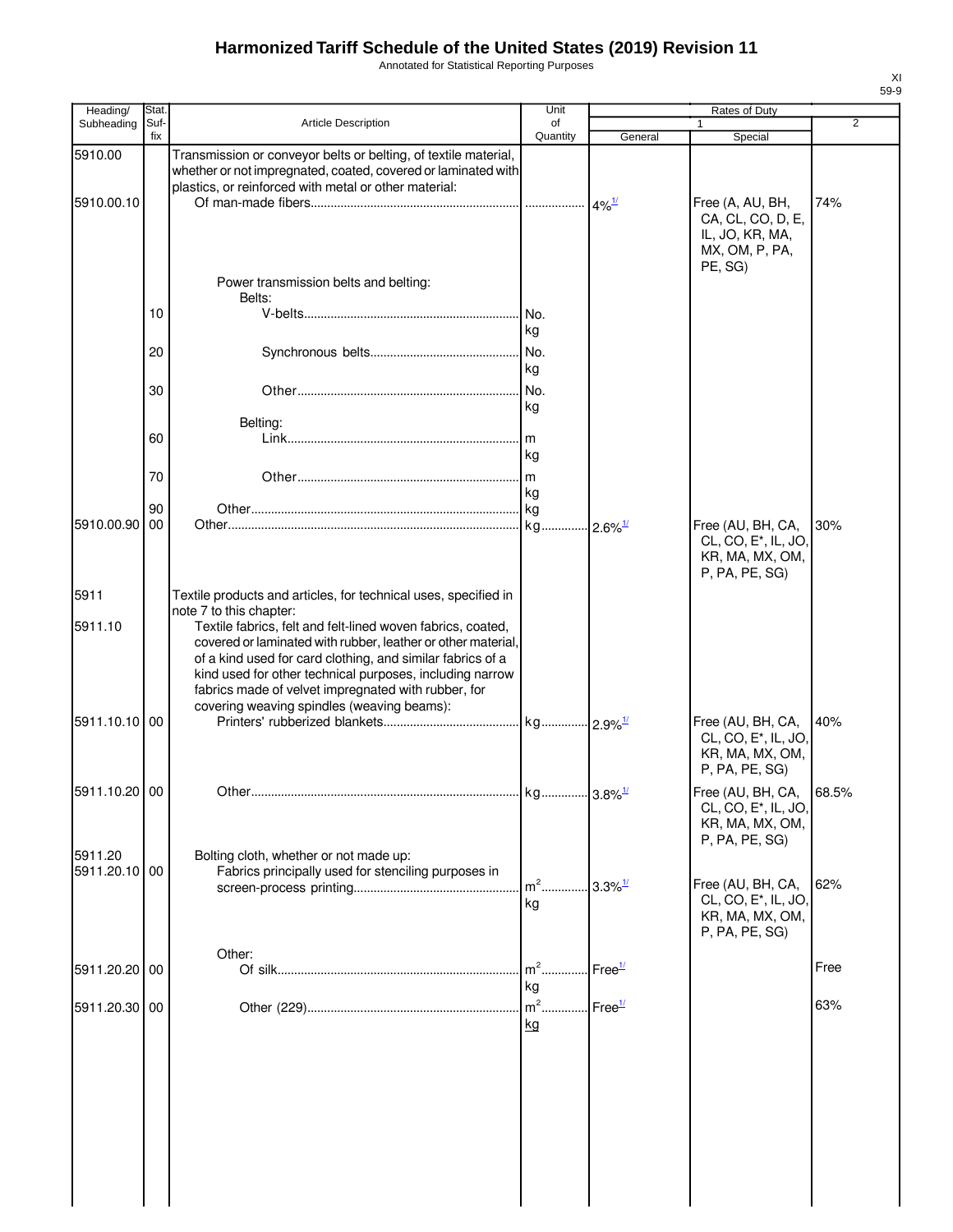Annotated for Statistical Reporting Purposes

| Heading/                  | Stat.                |                                                                                                                                                                                                                                                                             | Unit                                                                                    | Rates of Duty         |                                                                                            |                |  |
|---------------------------|----------------------|-----------------------------------------------------------------------------------------------------------------------------------------------------------------------------------------------------------------------------------------------------------------------------|-----------------------------------------------------------------------------------------|-----------------------|--------------------------------------------------------------------------------------------|----------------|--|
| Subheading                | Suf-<br>fix          | Article Description                                                                                                                                                                                                                                                         | of<br>Quantity                                                                          | General               | 1<br>Special                                                                               | $\overline{2}$ |  |
| 5911 (con.)<br>5911.31.00 |                      | Textile products and articles, for technical uses, specified in<br>note 7 to this chapter: (con.)<br>Textile fabrics and felts, endless or fitted with linking<br>devices, of a kind used in papermaking or similar machines<br>(for example, for pulp or asbestos-cement): |                                                                                         |                       | Free (AU, BH, CA,<br>CL, CO, E <sup>*</sup> , IL, JO,<br>KR, MA, MX, OM,                   | 68.5%          |  |
|                           | 10<br>20<br>30<br>80 |                                                                                                                                                                                                                                                                             | $\mathsf{Im}^2$<br>kg<br>m <sup>2</sup><br>kg<br>$\mathsf{m}^2$<br>kg<br>m <sup>2</sup> |                       | P, PA, PE, SG)                                                                             |                |  |
| 5911.32.00                |                      |                                                                                                                                                                                                                                                                             | kg                                                                                      | $3.8\%$ <sup>1/</sup> | Free (AU, BH, CA,<br>CL, CO, E <sup>*</sup> , IL, JO,<br>KR, MA, MX, OM,<br>P, PA, PE, SG) | 68.5%          |  |
|                           | 10<br>20             |                                                                                                                                                                                                                                                                             | m <sup>2</sup><br>kg<br>m <sup>2</sup><br>kg                                            |                       |                                                                                            |                |  |
|                           | 30<br>80             |                                                                                                                                                                                                                                                                             | m <sup>2</sup><br>kg<br>m <sup>2</sup>                                                  |                       |                                                                                            |                |  |
| 5911.40.00                | 00                   | Straining cloth of a kind used in oil presses or the like,                                                                                                                                                                                                                  | kg                                                                                      |                       | Free (A, AU, BH,                                                                           | 81%            |  |
|                           |                      |                                                                                                                                                                                                                                                                             |                                                                                         |                       | CA, CL, CO, D, E,<br>IL, JO, KR, MA,<br>MX, OM, P, PA,<br>PE, SG)                          |                |  |
| 5911.90.00                |                      |                                                                                                                                                                                                                                                                             |                                                                                         |                       | Free (AU, B, BH,<br>CA, CL, CO, E*, IL,<br>JO, KR, MA, MX,<br>OM, P, PA, PE,<br>SG)        | 68.5%          |  |
|                           | 40<br>80             | Cords, braids and the like of a kind used in industry                                                                                                                                                                                                                       | <b>kg</b>                                                                               |                       |                                                                                            |                |  |
|                           |                      |                                                                                                                                                                                                                                                                             |                                                                                         |                       |                                                                                            |                |  |